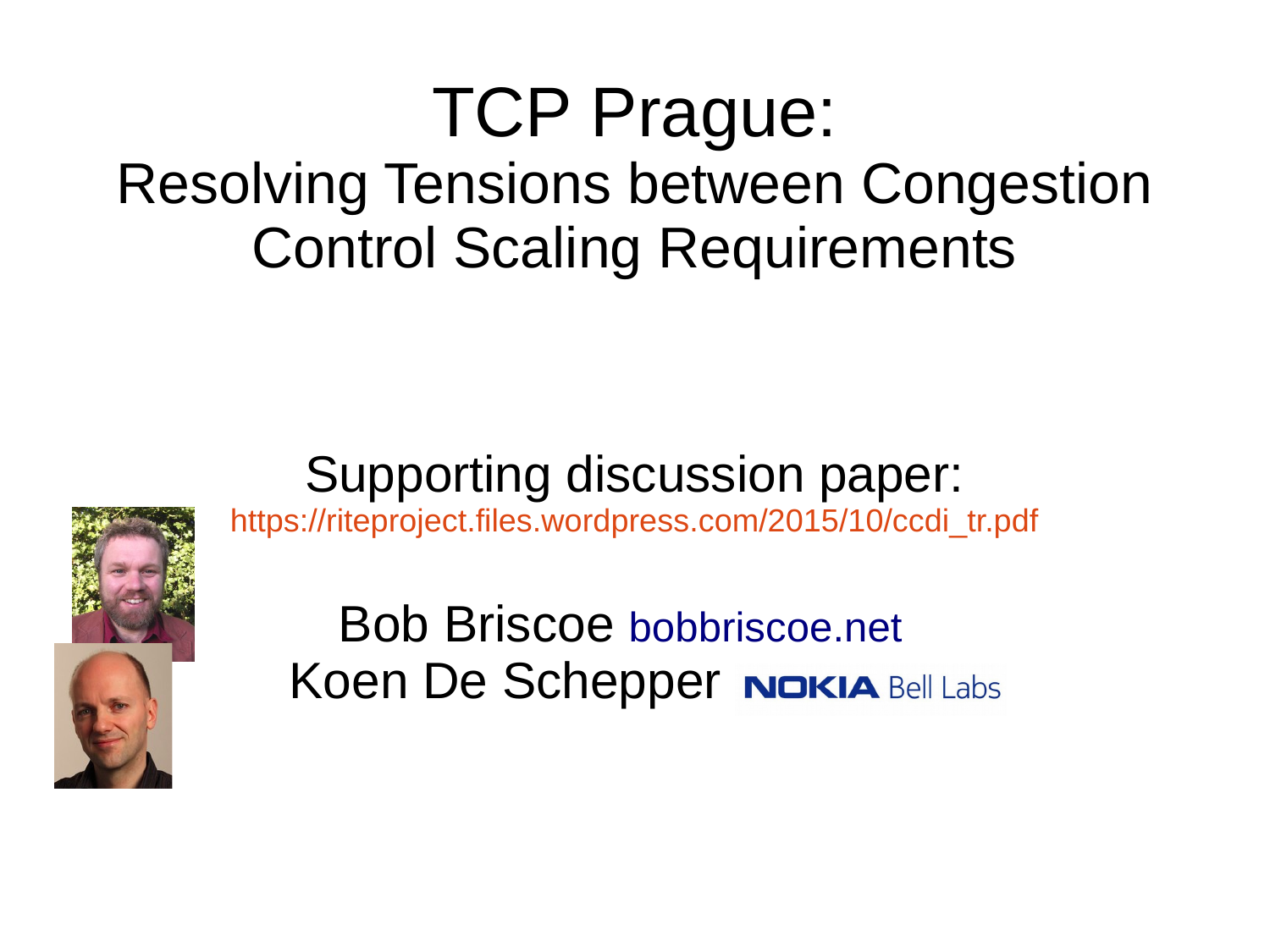## Scaling congestion control dynamics



- whiskers: 1 standard deviation.
- %-age figures: resulting utilization of raw capacity
- 3G and 4G results captured over a production network [1]
- 5G Wide Area macro-cell results were simulated (next slide)
- Poor handling of dynamics by TCP's receive window was manually overridden in all cases (to focus on congestion control dynamics)
	- with autotuned rwnd and Cubic CC, 4G/LTE mean utilization was 43%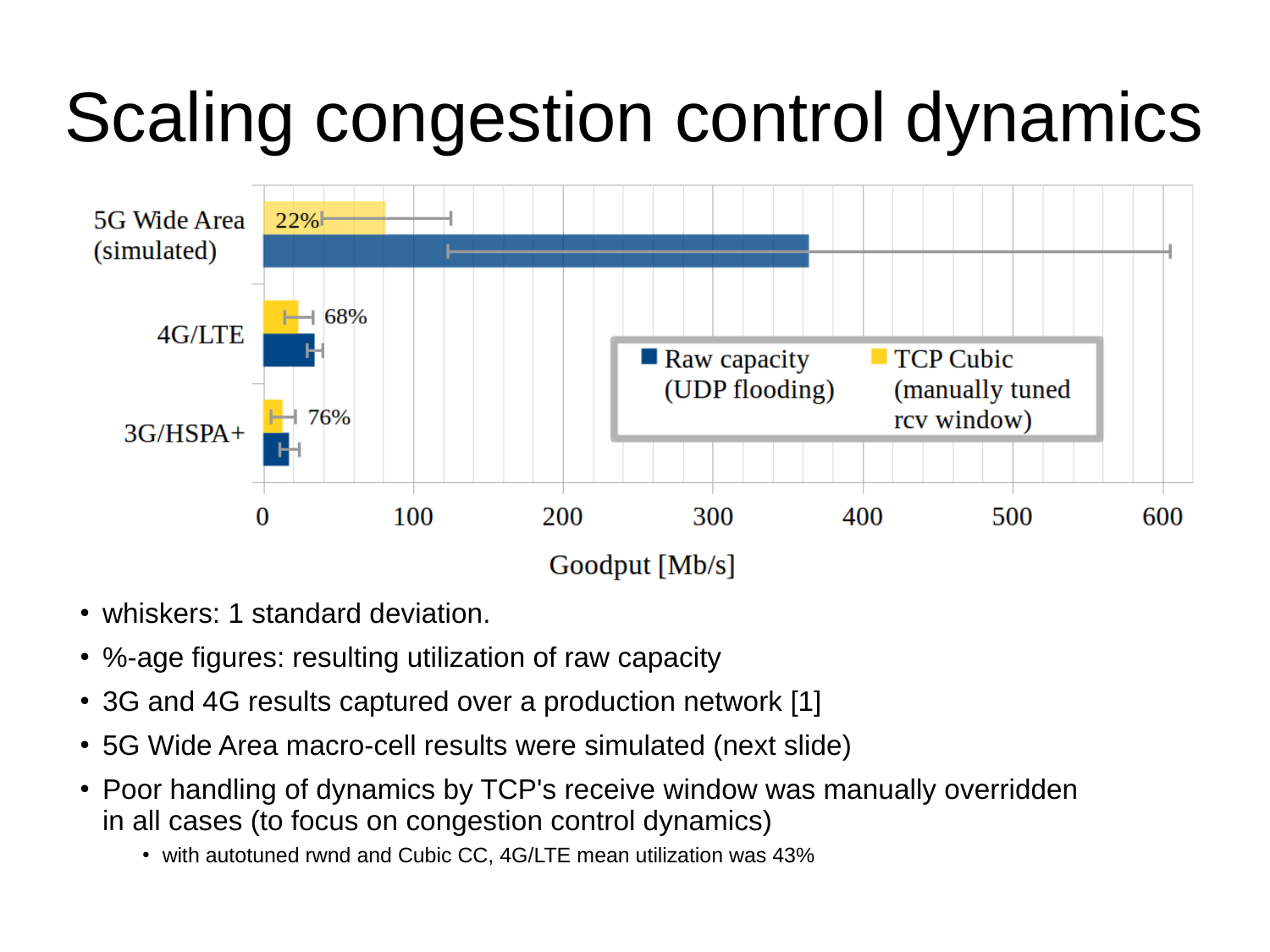#### Why Such Poor Utilization?



- Right: video still of simulation to establish capacity dynamics
	- pedestrian mobility model
	- 3.5GHz macrocell (red) combined with 28GHz (blue) and 73 GHz (yellow) mmWave microcells
- Left: Goodput is for TCP Cubic over 20ms base RTT
	- each 10s grid line = 500 RTT
	- mean goodput: 1.2Gb/s; mean utilization: 19%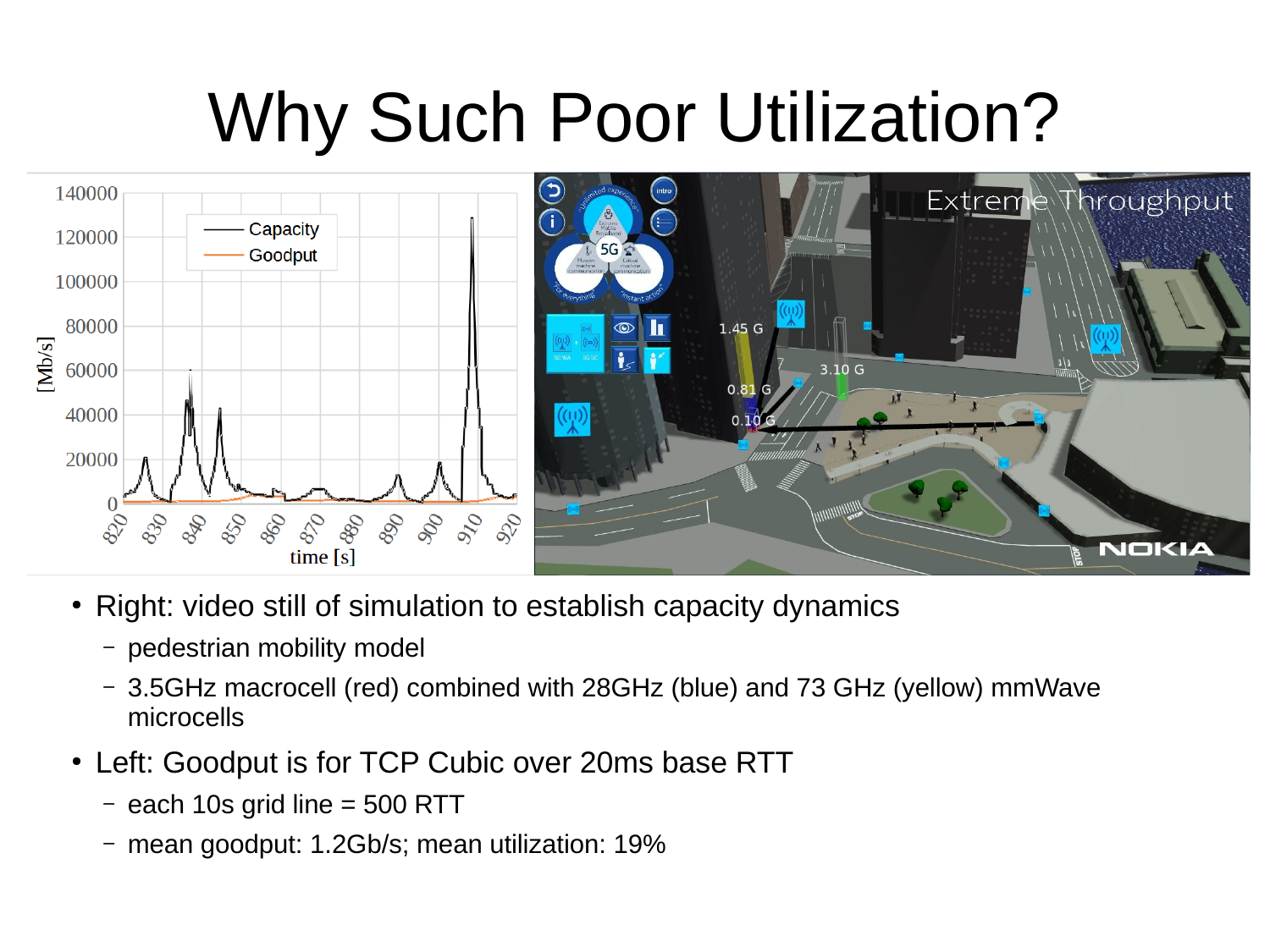## WiFi is no better



- 802.11ad
	- 60GHz 3Gb/s channel, static, office environment, occasional human blocking, Compound TCP
	- median goodput 280Mb/s, utilization 9.3%
	- near-perfect beam-forming improved utilization to 16% [2]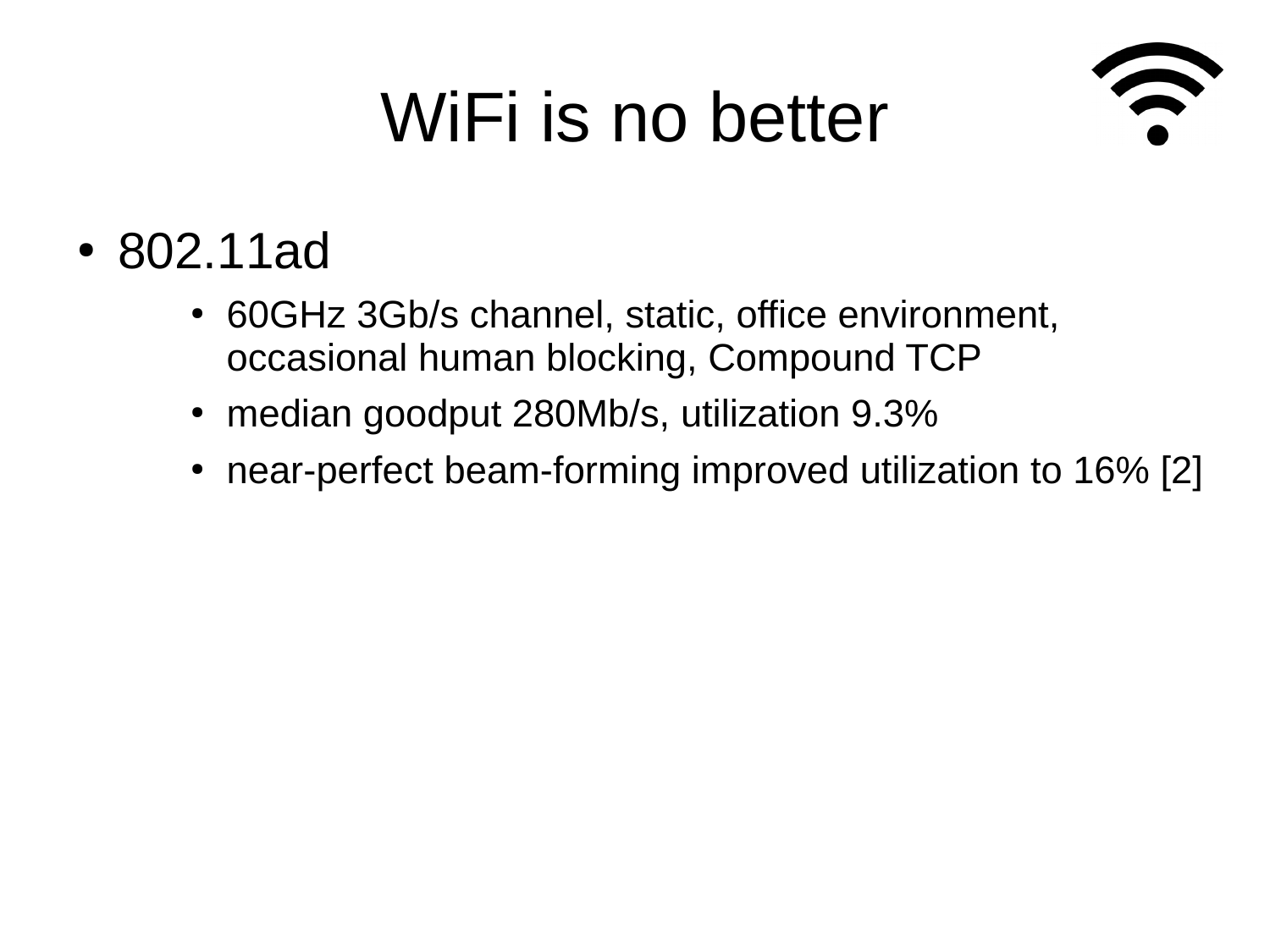BDP = Bandwidth-Delay Product

### Lesson from design of high-BDP TCP protocols

- keep the number of round trips between drops small
- equivalently, keep the number of drops per round trip large

 $v$  : number of congestion signals per round trip

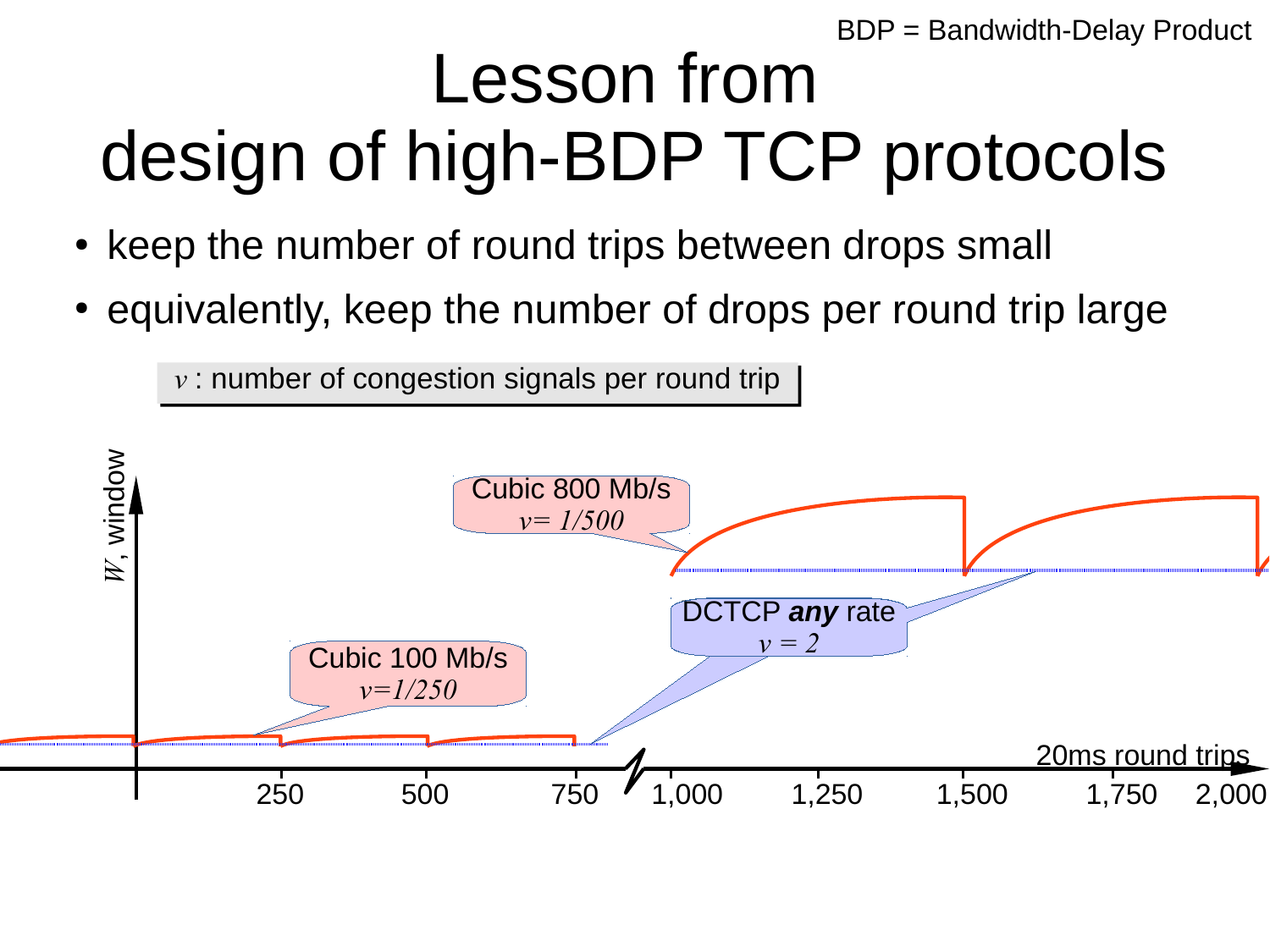*v* : number of congestion signals per round trip *v* : number of congestion signals per round trip *W*: congestion window *W*: congestion window *p*: dropping or marking probability *p*: dropping or marking probability

# Req#1. Scalable Congestion Signalling

- congestion signalling is scalable if  $v \ge v_0$  (1) where  $v_0$  is a reasonable min
- $v =$  (segments per RTT, *W*) \* (probability each will be marked, *p*) *v = Wp*

substitute in scalability constraint (1)

 $W \geq v_0 / p$  (2)

• can easily derive constraint on steady-state TCP equations from this...

General congestion control formula:  $W \propto \frac{1}{B}$ , 1 *p B*

• To satisfy  $(2)$ ,  $B \geq 1$ 

|       |                   | $\boldsymbol{\kappa}$ |
|-------|-------------------|-----------------------|
| Reno  |                   | $\frac{1}{2}$         |
| Cubic |                   | $\frac{3}{4}$         |
|       | DCTCP (prob. AQM) |                       |
|       | DCTCP (step AQM)  | $\mathcal{D}_{\cdot}$ |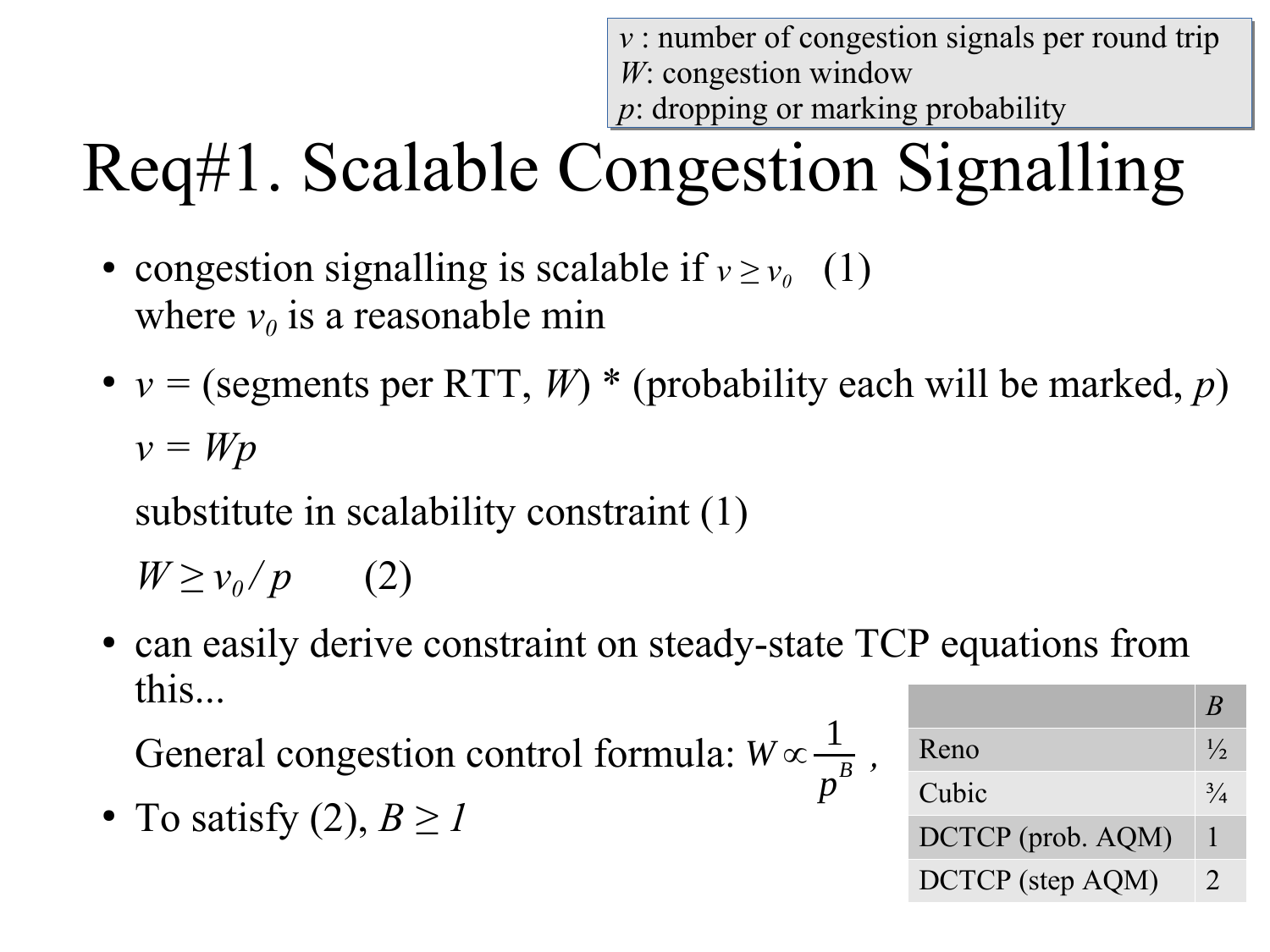## Approach to scaling the dynamics

- capacity decrease or other flows arrive: not the problem
- If capacity increases, or other flows depart, no information, except
	- ACK rate increases briefly while queue empties $(1)$
	- the next mark never comes...
- If normally 500 RTTs between marks, it takes ~1000 RTTs to notice their absence
- If normally 2 marks per RTT, it takes 1 RTT to notice
- Then sender can start probing for capacity
	- (1) Goal: ultra-low standing queue; The closer to our goal, the less we will detect this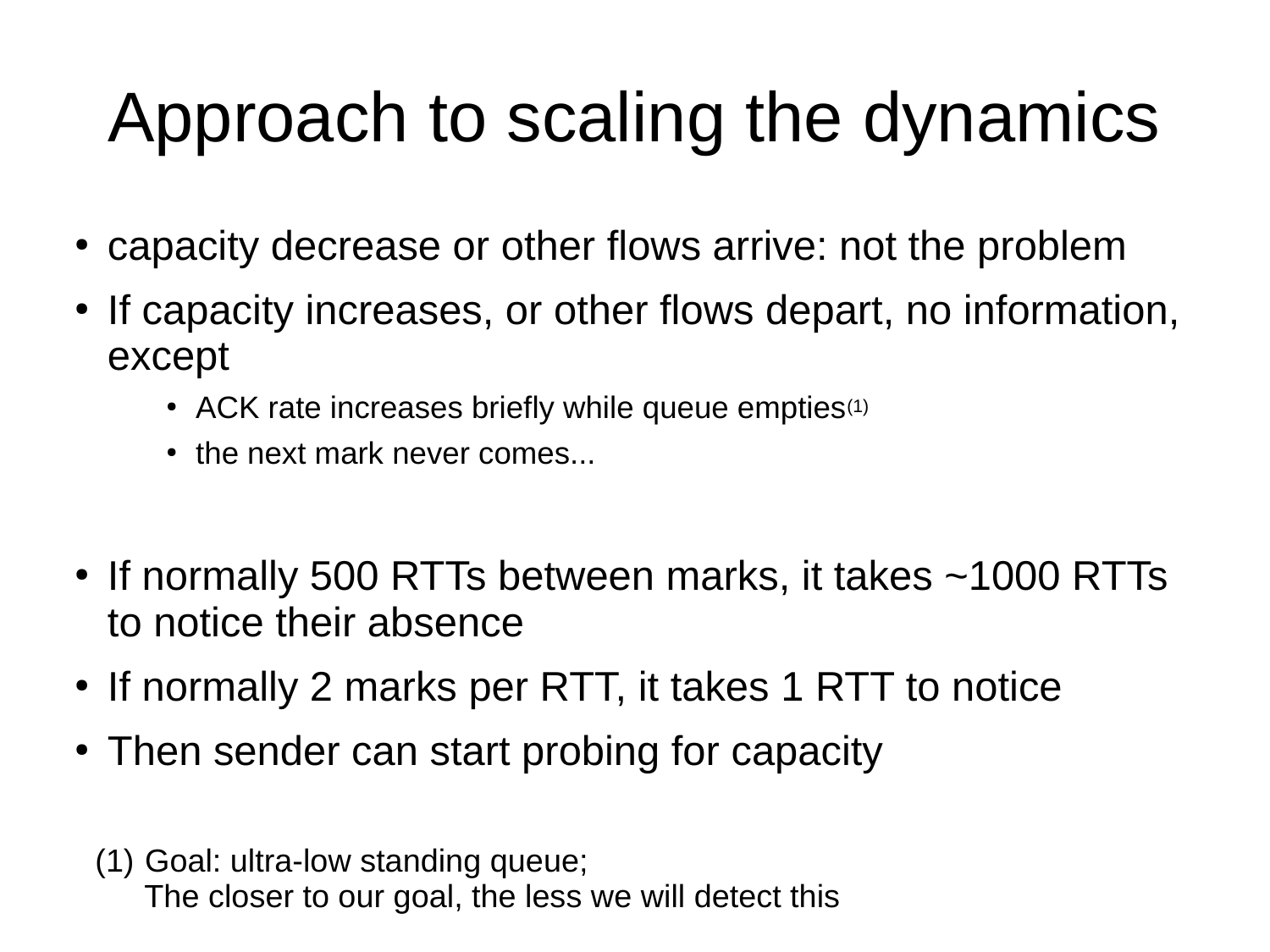### Req#2: Limited RTT-dependence

- We have lived with this. Why change?
- Bufferbloat has cushioned us from the impact of RTT-dependent CC E.g: base RTT ratio *R1 /R<sup>2</sup> = 200/2 = 100*
- Low queuing delay leads large RTT flows to starve

| E.g: base R1 1 ratio $R_1/R_2 = 200/2 = 100$ |                 |                                    |              |  |  |
|----------------------------------------------|-----------------|------------------------------------|--------------|--|--|
|                                              | Qdelay          | <b>Total RTT imbalance</b>         |              |  |  |
|                                              |                 | $(R, +q)/(R, +q)$                  |              |  |  |
| Drop tail                                    | $200$ ms        | $(200+200) \approx 2$<br>$(2+200)$ |              |  |  |
| PIE AQM                                      | $15 \text{ ms}$ | $(200+15) \approx 13$<br>$(2+15)$  |              |  |  |
| L4S AQM                                      | $500 \mu s$     | $(200+0.5)$<br>$(2+0.5)$           | $\approx 80$ |  |  |

Note: this is an anti-starvation requirement not a strong 'fairness' requirement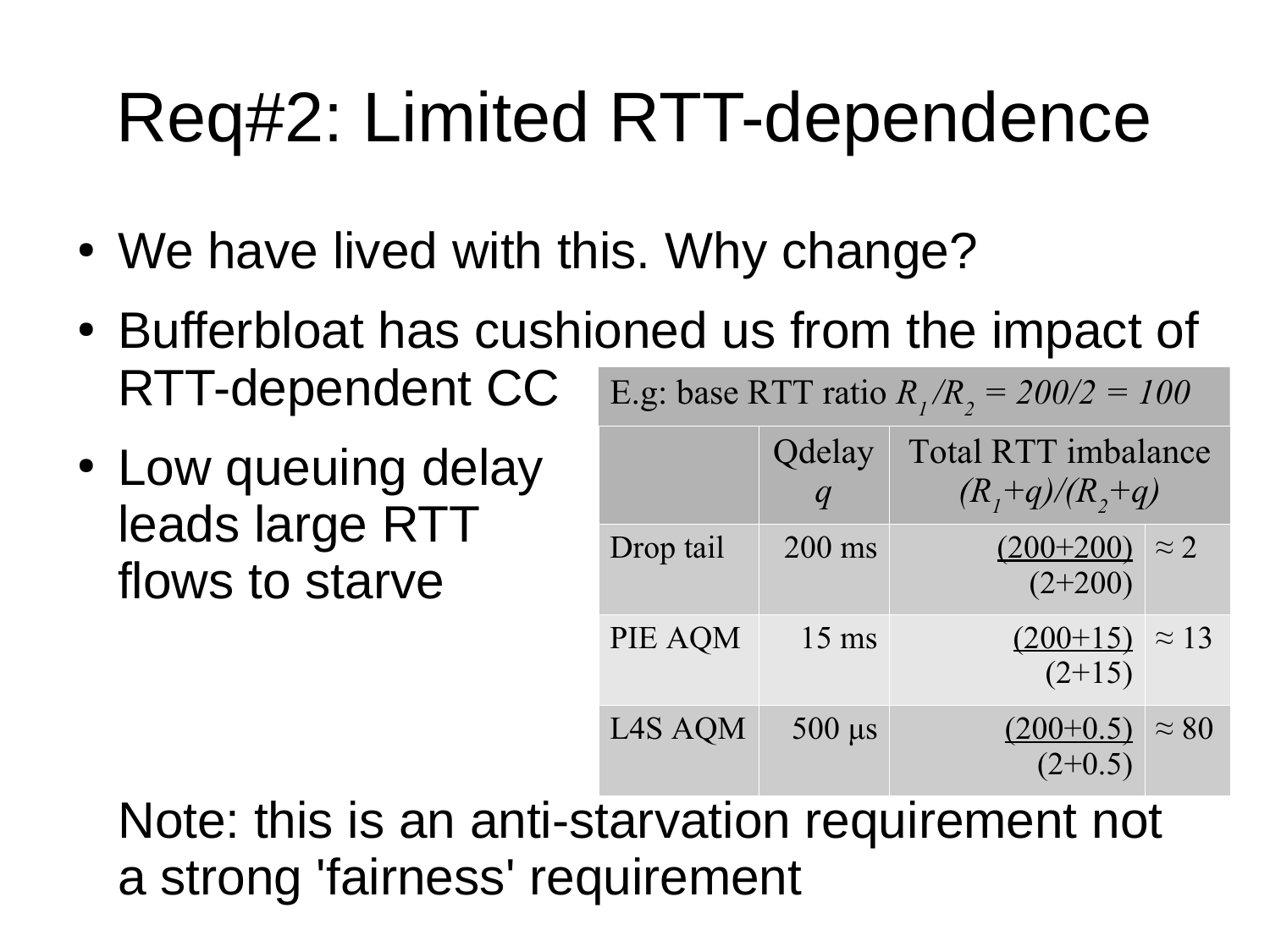#### Tension between Reqs 1 & 2

- Scalable congestion signalling  $pW \geq v_0$
- Limited RTT-dependence (*pW/R* const)  $pW \propto R$

*v* : number of congestion signals per round trip *v* : number of congestion signals per round trip *W*: congestion window *W*: congestion window *p*: dopping or marking probability *p*: dopping or marking probability R: Total Round trip time R: Total Round trip time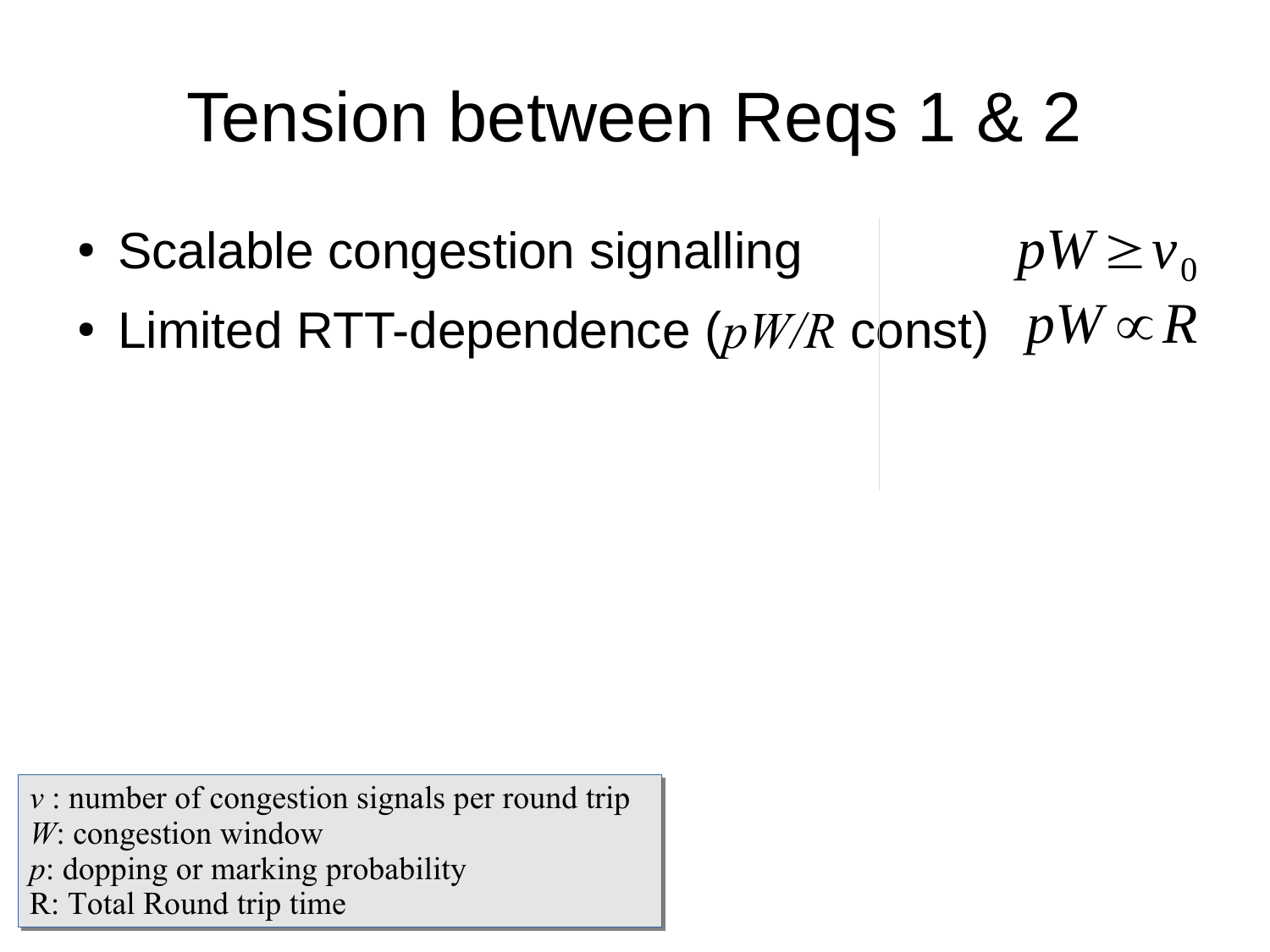#### "Compromise 5" betw Reqs 1 & 2

• signals per RTT  $pW =$ *v*0  $lg(R_0/R + 1)$ 

scalable signalling AND *>>R<sup>0</sup>* RTT-independent *<<R<sup>0</sup>* not RTT-dependent

flow rate

$$
\frac{pW}{R} = \frac{v_0}{Rlg(R_0/R+1)}
$$



sorry for confusing you all: *p ≈ 1/u*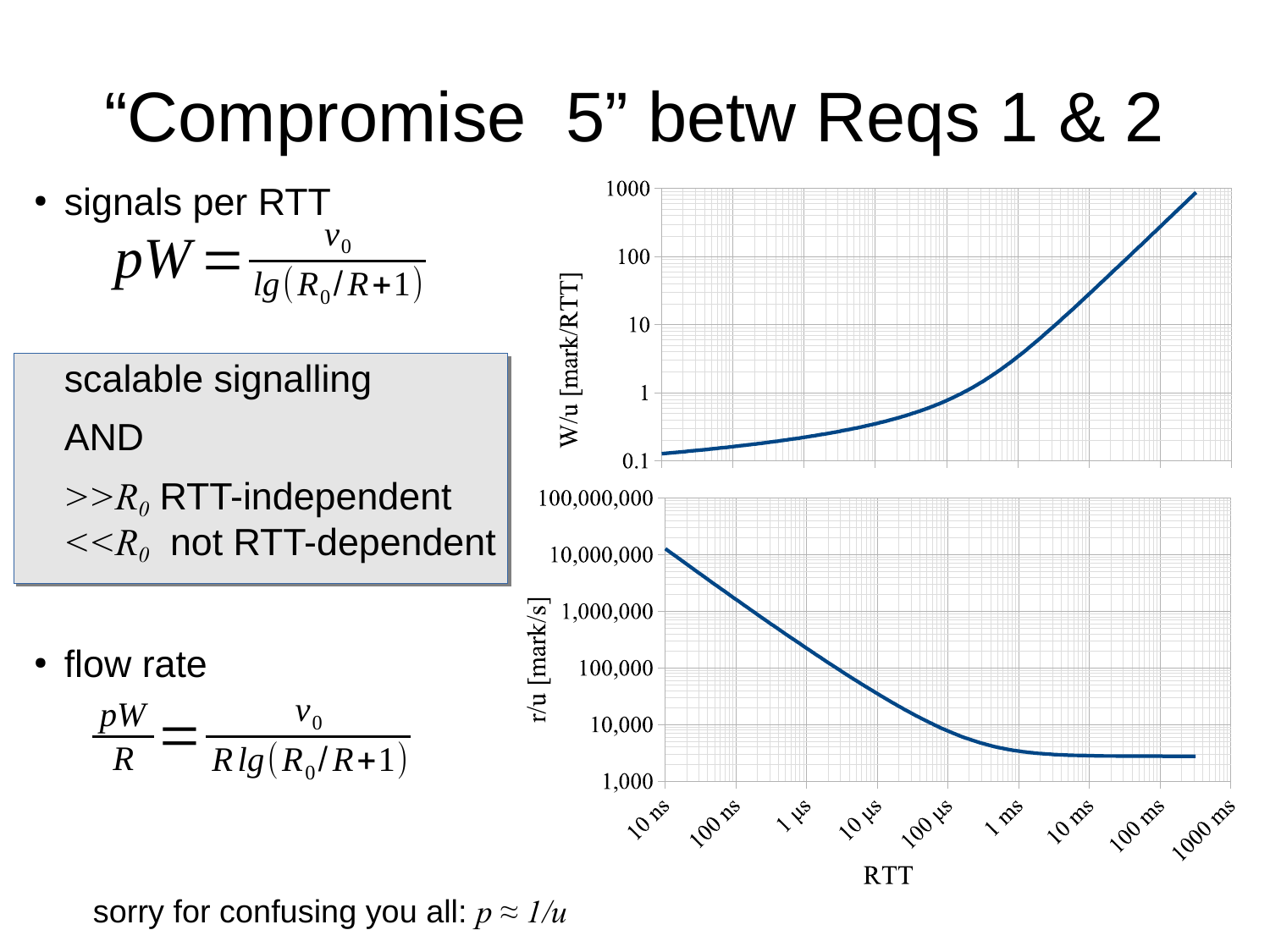#### Resolving Tensions between Congestion Control Scaling Requirements

#### 6 scalability requirements (RTT, rate):

- 1. Scalable congestion signaling
- 2. Limited RTT-dependence
- 3. Unlimited responsiveness
- 4. Low relative queuing delay
- 5. Unsaturated signaling
- 6. Coexistence with Classic TCP

#### Link to paper:

 [Resolving Tensions Between Congestion Control Scaling Requirements](https://riteproject.files.wordpress.com/2015/10/ccdi_tr.pdf) https://riteproject.files.wordpress.com/2015/10/ccdi\_tr.pdf

Link to experiment videos:

BBR with AQM: <https://youtu.be/4eYfyKYe9nM>

BBR with Cubic: <https://youtu.be/akO1HN2ey48>

All links available via <https://riteproject.eu/dctth/>